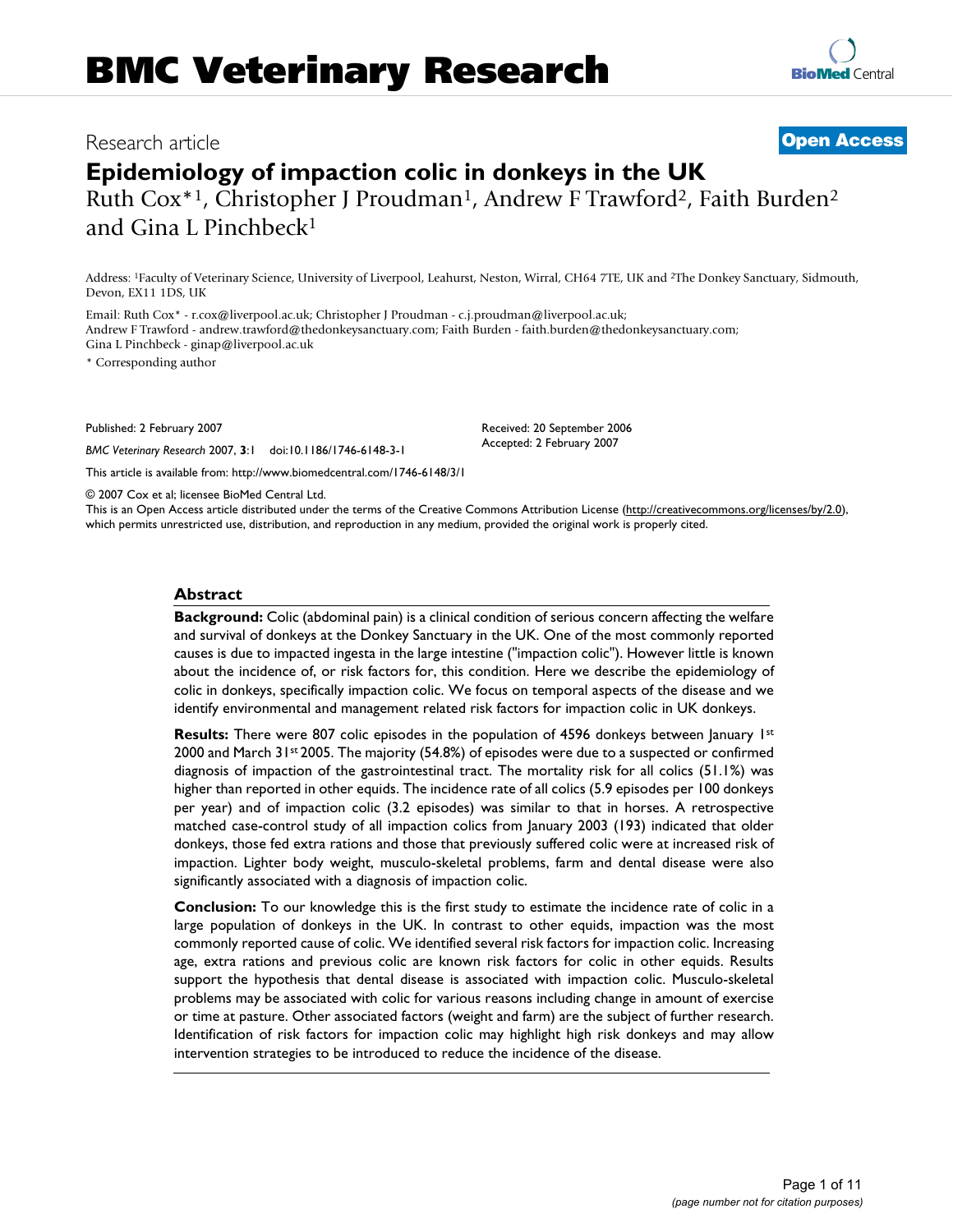#### **Background**

The Donkey Sanctuary is a registered charity which aims to prevent the suffering of donkeys worldwide through the provision of professional advice, training and support on donkey welfare. The majority of the estimated 59 million donkeys worldwide are found in developing countries and are mostly used as draught or pack animals [1]. In the UK the Donkey Sanctuary cares for any donkey needing refuge including unwanted, rescued or sick donkeys. The Donkey Sanctuary farms in the south west of the UK have housed more than 11,000 individuals since 1968.

Management and medical details of all donkeys are recorded in the Donkey Sanctuary clinical database. Previous descriptive data from this database has shown that colic affects the health and survival of donkeys in this population. Furthermore impaction colic was implicated in more than half of the colic episodes seen in these donkeys between August 2000 and August 2001 and at least 45% did not recover from the disease [2,3].

In other equid populations, such as the horse, colic is also a significant problem in terms of morbidity, mortality and economics; in some equine populations it is the most common cause of death [4]. Epidemiological research has demonstrated that colic is complex and some studies have produced conflicting results about the impact of individual risk factors. However, many potential causal factors have been identified, for example, feed type, changes in management practices, lack of access to pasture or to water. While research has aimed to identify risk factors for colic in horses little is known about the incidence of the disease, or specific risk factors in donkeys which differ in many respects to other equids, for example in physiology, behaviour and management [5].

Here we describe the epidemiology of colic, in particular we describe temporal aspects of the disease, including incidence and seasonality and we also identify risk factors for the most common type of colic in donkeys at the Donkey Sanctuary.

# **Results**

#### *Incidence rate*

The incidence rate for all types of colic was 5.9 new episodes per 100 donkeys per year. There were a total of 807 colic episodes in 694 (15.1%) individual donkeys in the population of 4596 donkeys that were resident at the Donkey Sanctuary at least some of the time during the study period (table 1). More than half (51.1%) the colic episodes resulted in mortality. Of these, 93% were euthanized, 4% were found dead and 3% died during treatment. When identifying cases of colic we included all that had been identified at post mortem as well as those identified during examination. Of the total of 412 colic cases that died, 159 were confirmed at post-mortem.

#### *Impaction colic*

The majority (54.8%) of the colic cases were classified as impaction colic (table 1). Of the impaction colics, 51.4% did not survive the episode. The incidence rate of impaction colic was 3.2 episodes per 100 donkeys per year. Of the 227 donkeys that did not survive, 4 were found dead and the rest were euthanized – 93 on initial examination, 93 due to poor treatment response, 13 for other reasons (e.g. colitis, gut rupture) and 24 were unrecorded.

The site of 62.9% of impactions was identified – the majority of these (61.5%) were identified in the donkeys that did not survive the episode. The most common site was the pelvic flexure of the colon (39.6% of impactions were in this area) (table 2). However, the site of 37.1% of impactions was not identified – the majority of these (65.8%) occurred in the animals that survived the colic episode.

#### *Length of colic episode*

The average length of all colic episodes from which donkeys recovered was  $5.2$  (SD  $4.9$ ) days, (n = 151, range = 1– 31 days) (excluding surgical colics, or colics where the donkey died from other causes). The average length in donkeys diagnosed with impaction colic was 5.4 (SD 4.8) days ( $n = 110$ , range = 1-31 days).

**Table 1: Colic episodes in a population of 4596 donkeys housed at the Donkey Sanctuary between January 2000 and March 2005.**

|                                                                | <b>Recovered from colic</b> | Died/euthanized following colic | Total |
|----------------------------------------------------------------|-----------------------------|---------------------------------|-------|
| Impaction colic<br>(including impactions requiring surgery)    | 215                         | 227                             | 442   |
| Other colic<br>(including surgical, spasmodic and undiagnosed) | 180                         | 185                             | 365   |
| Total                                                          | 395                         | 412                             | 807   |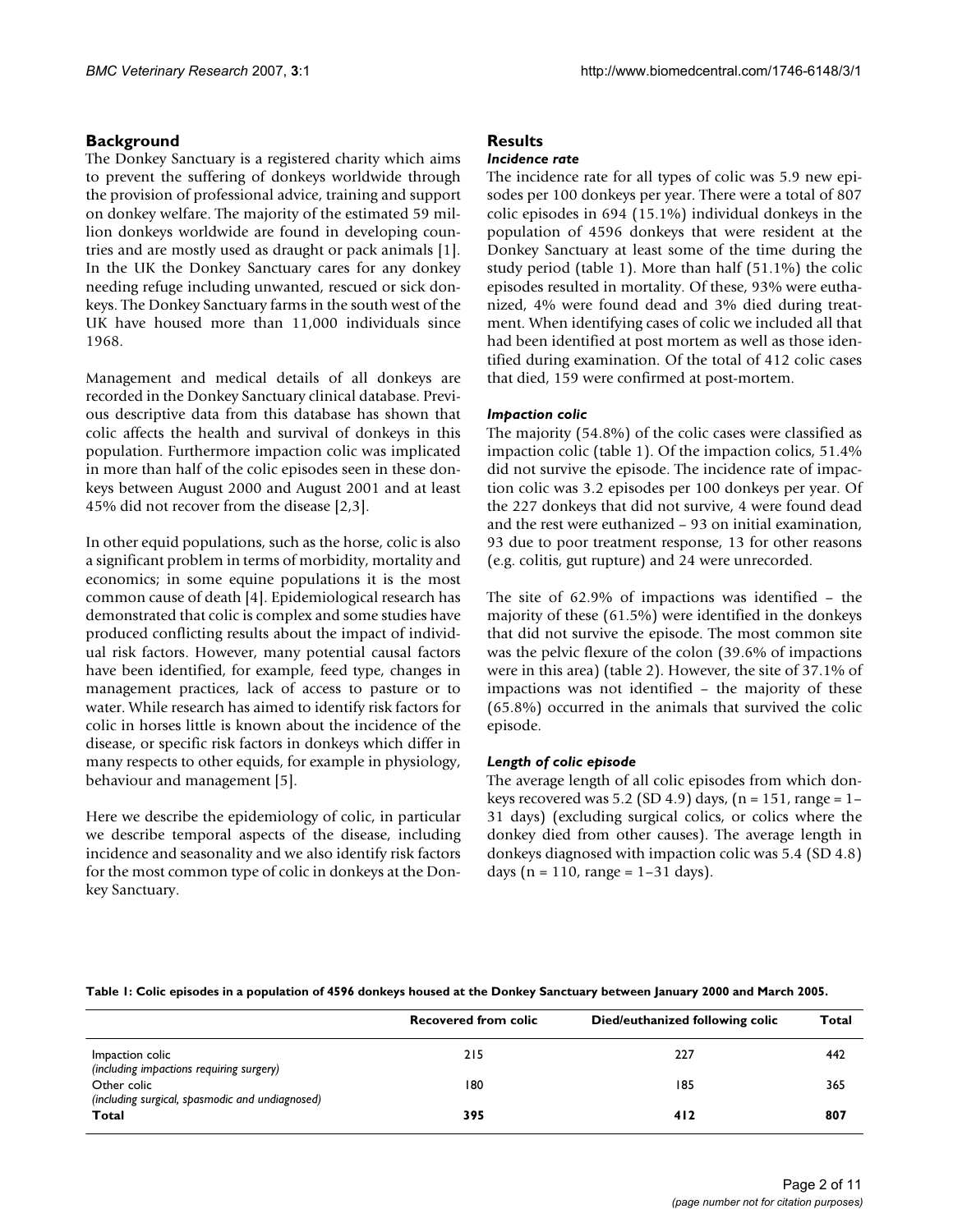| <b>Impaction site</b> | <b>Recovered from impaction</b> | Impaction resulted in death or<br>euthanasia | <b>Total impactions</b> |
|-----------------------|---------------------------------|----------------------------------------------|-------------------------|
| Pelvic flexure        | 79                              | 96                                           | 175                     |
| Large colon           |                                 | 31                                           | 33                      |
| Small colon           | 10                              | 20                                           | 30                      |
| Caecum                | 16                              | 21                                           | 37                      |
| Small intestine       | 0                               |                                              |                         |
| Unidentified          | 108                             | 56                                           | 164                     |
| Total                 | 215                             | 227                                          | 442                     |

**Table 2: Site of impaction in donkeys diagnosed with impaction colic (n = 442) between January 2000 and March 2005.**

There were 208 colic episodes where the recovery date of the colic was not specifically noted (excluding surgical colics). In these cases the colic episode lasted an average of at least 4.0 (SD 9.1) days, (i.e. the length of time between the start of the colic and the last date on which the colic was described in the examination notes). The average length of colic in donkeys diagnosed with impaction in this group was 5.9 (SD 12.8) days ( $n = 97$ , range = 1–104 days).

#### *Seasonality*

The binomial response regression model with a seasonal component demonstrated a 12 month seasonal pattern in the occurrence of impaction colic in this donkey population (table 3). Significant six monthly cycles were not identified. Although there were some departures in the raw data from the fitted values, peaks in the monthly prevalence of impactions tended to occur in late autumn and troughs in spring or summer (figure 1).

#### *Age*

This is a population of old donkeys; in January 2005 the population (n = 2263) age was normally distributed with a mean of  $25.2$  (SD  $8.5$ ) years (range = 5 months-56 years). The mean age of donkeys that recovered from colic was 28.3(SD8.0)years and was significantly younger that those that died from colic, whose mean age was 30.9(SD 6.4) years,  $(P < 0.001)$ .

#### *Dental disease*

The database contained the dental charts of 2944 donkeys. A total of  $34\%$  (n = 1003) of the donkeys had missing teeth and altogether 43.6% (1284) of donkeys had some form of dental disease i.e. missing teeth or at least one dental abnormality (shear, wave, step, undershot, overshot or diastema). Donkeys with dental disease (n = 1284), were significantly older than those without dental disease (n = 1635), (P < 0.001).

#### *Case-control study results*

A total of 193 cases of impaction colic occurred during the case-control study period between January 1st 2003 and March 31st 2005. More than half (58%) of the impactions resulted in death or euthanasia. The majority of impactions occurred in the pelvic flexure (45%), although the site of 32% of the impactions was not identified.

Variables that were associated with the outcome ( $p < 0.2$ ) in the univariable analysis and were considered for inclusion in the multivariable model were: age, weight, farm, extra rations, dental disease, previous colic, the routine treatments – flu vaccination, delousing, farriery, the medical examinations for opthalmalogical and musculo-skeletal problems. There were 10 farms included in our analysis, however due to small sample sizes at 4 of these farms they were regrouped into 7 farms (one group made up of those farms where the sample size was small). Univariable analysis indicated that one farm was significantly associated with colic and in the multivariable analysis this farm was compared to all others grouped together.

It was not possible to include the variables weight and dentition in the same model due to missing data in both of these categories. The weight of 139 cases and 305 controls were available for analysis and only 90 cases and 188 control animals had a dental examination 6 months prior to the colic. Therefore two multivariable models were developed.

**Table 3: Parameter estimates from the regression model with a seasonal component corresponding to a 12 month cycle, for proportion of impaction colics per month between January 2000 and March 2005.**

|           | Parameter estimate | Lower 95% CI | Upper 95% CI | <b>P-value</b> |
|-----------|--------------------|--------------|--------------|----------------|
| Intercept | $-5.92$            | $-6.02$      | $-5.83$      |                |
| Sin 12    | $-0.08$            | $-0.22$      | 0.05         | 0.2            |
| Cos 12    | 0.19               | 0.05         | 0.32         | 0.006          |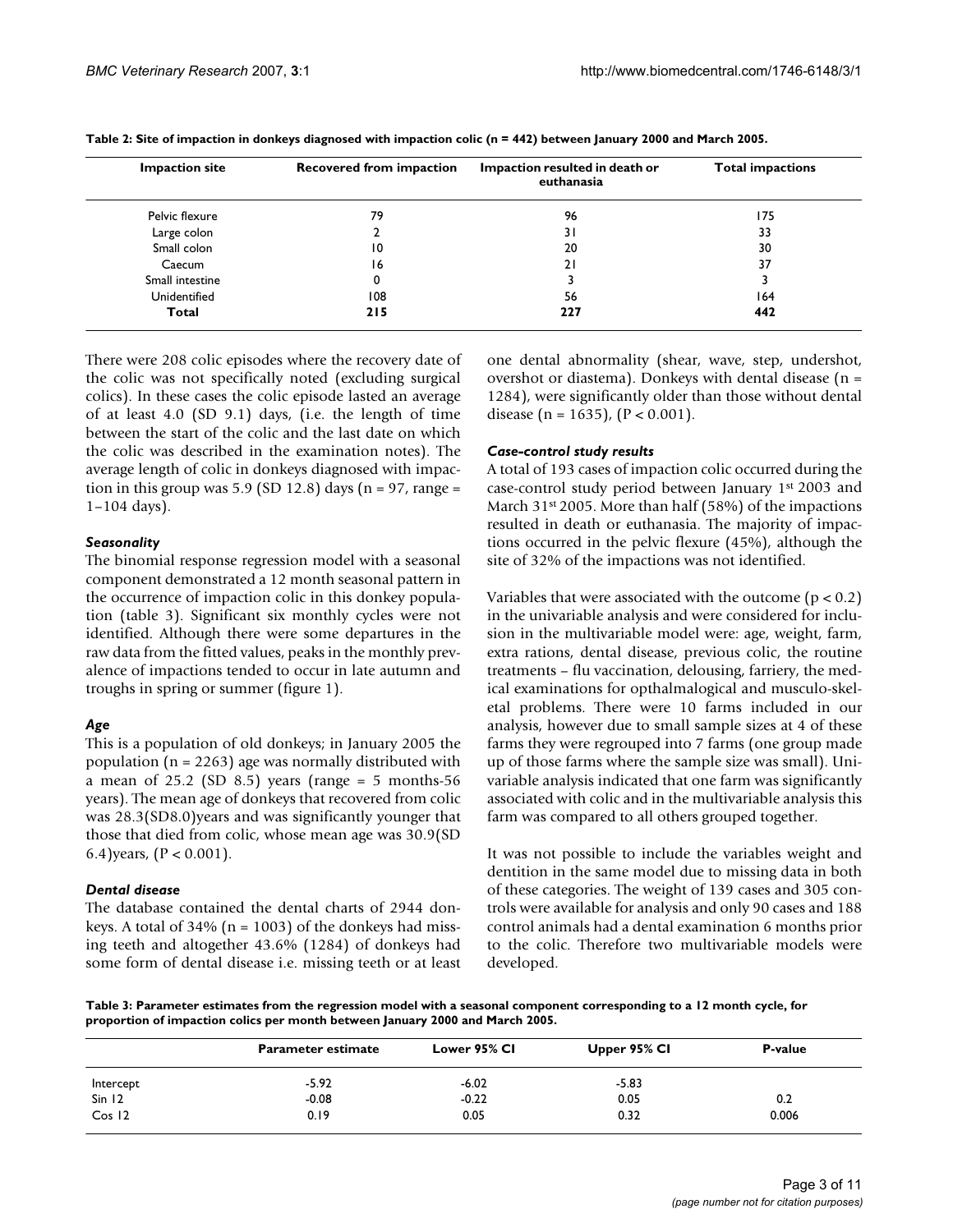a

 $\Box$  Impactions  $\Box$  Other colics



b



#### **Figure 1** and impaction of all collection collection collection collection collection collection collection coll

a – Proportion of all colics and impaction colics during each month of the year from January 2000 until March 2005. b – Time series analysis of the proportion of impaction colics during each month from January 2000 until March 2005. Plot shows proportion of impaction colics per month (open circles), fitted values from the regression model with 12 month cycle (red line) and raw data after smoothing with 3 month moving average (black line) which demonstrates a 12-month seasonal pattern in the occurrence of impaction colic with a peak in late autumn.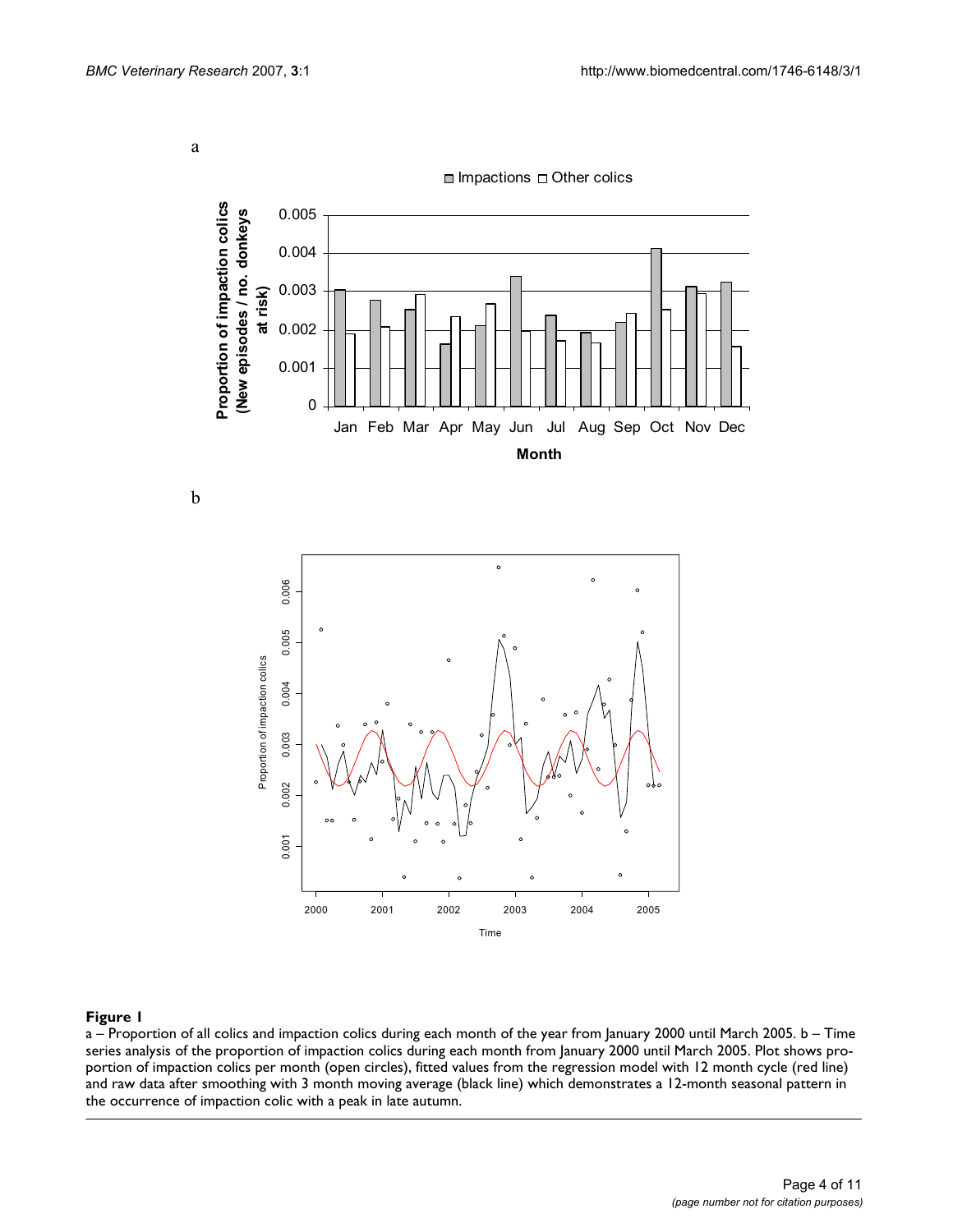Model 1a excludes dental disease (table 4) and uses 116 matched sets for analysis. It indicates that donkeys that are older and those that are lighter in weight were more likely to suffer impaction colic. The odds of suffering from colic were seven times higher for donkeys that previously had colic than those that had not suffered from colic before. In addition, previous musculo-skeletal problems increased the risk of colic and those fed extra rations were more likely to suffer impaction than those that weren't provided with extra feed. One particular farm also tended to increase the risk of colic.

Model 1a excluded 77 matched cases due to missing data in the weight category. When the backwards stepwise regression was repeated excluding weight, all other variables remained in the final multivariable model (model 1b, table 5). The magnitude of the odds ratio and significance of each variable (all P values <0.001) was strengthened by the inclusion of more matched sets.

Model 2 (table 6) which excludes weight and includes dental disease, uses 56 matched sets. Model 2 indicates that, even after adjusting for age, the presence of dental disease was significantly associated with impaction colic – donkeys with dental disease were more likely to suffer impaction colic than those without dental disease.

Examination of the delta betas and fitted values showed model 1 to be stable. Removal of the data points with the largest delta betas had little effect on either the variables included in the model, the magnitude of the odds ratios or the confidence intervals. Removal of the two data points with the largest delta betas in model 2 prevented the model from converging after 30 iterations. However, these were a control with dental disease and a case without dental disease, hence their removal would have the influence of increasing the effect of dental disease.

### **Discussion**

Our study identified all cases of colic in a large population of donkeys during a five year period. The incidence rate of colic in this population is similar to reports of incidence of colic in horses which range from 3.5–10.6 episodes per 100 horses per year [6,7]. The proportion of impactions diagnosed in this donkey population is much higher than the 5–12% that has been reported for horses [8,9]. However in a study of geriatric equidae, which were more than 20 years old, a higher frequency of large colon impaction was reported, (14.4% of colic cases) [10]. A proportion (37%) of the impactions in this donkey population were not confirmed by rectal palpation or post mortem and so were based on clinical signs only. This may have led to some misclassification of other types of colic or other medical conditions as impaction colics. However, this may be expected to dilute the effect of any risk factors towards the null.

The case fatality rate of 51% is considerably higher than that reported in horses, which varies from 6.7% – 15.6% depending on the population and colic type [7,11,12]. It is possible that this could be an overestimate of the mortality risk for two reasons. Firstly, some donkeys may have experienced a mild case of colic from which they recovered without it being identified or treated. Secondly, this mortality risk included cases of colic that were only confirmed at post mortem  $(n = 159)$ . However, if these cases  $(n = 159)$  were excluded the case fatality rate would be 39.0% (253 deaths/648 colic cases) – a rate that is still much greater than that recorded in other equine populations. The mortality risk of impaction colic that we

**Table 4: Multivariable conditional logistic regression model 1a of risk factors for impaction colic in donkeys housed at the Donkey Sanctuary between 1st January 2003 and 31st March 2005.**

| Variable              |                | <b>Odds Ratio</b> | Lower 95% CI | Upper 95% CI | <b>LRS P-value</b> |
|-----------------------|----------------|-------------------|--------------|--------------|--------------------|
| <b>Continuous</b>     |                |                   |              |              |                    |
| Age (years)           |                | 1.06              | 1.02         | 1.11         | 0.008              |
| Weight (kg)           |                | 0.98              | 0.96         | 0.99         | < 0.001            |
| Categorical           |                |                   |              |              |                    |
| Extra rations         | No             | 1.00              |              |              |                    |
|                       | Yes            | 2.21              | 1.07         | 4.53         | 0.03               |
| Musculo skeletal exam | No             | 1.00              |              |              |                    |
|                       | Yes            | 2.20              | 0.95         | 5.13         | 0.07               |
| Previous colic        | No             | 1.00              |              |              |                    |
|                       | Yes            | 6.80              | 1.65         | 27.95        | 0.008              |
| Farm                  |                | 1.00              |              |              |                    |
|                       | $\overline{2}$ | 0.43              | 0.19         | 0.97         | 0.04               |

Model 1a excluded the variable dental disease during the backwards stepwise regression. LRS = likelihood ratio test statistic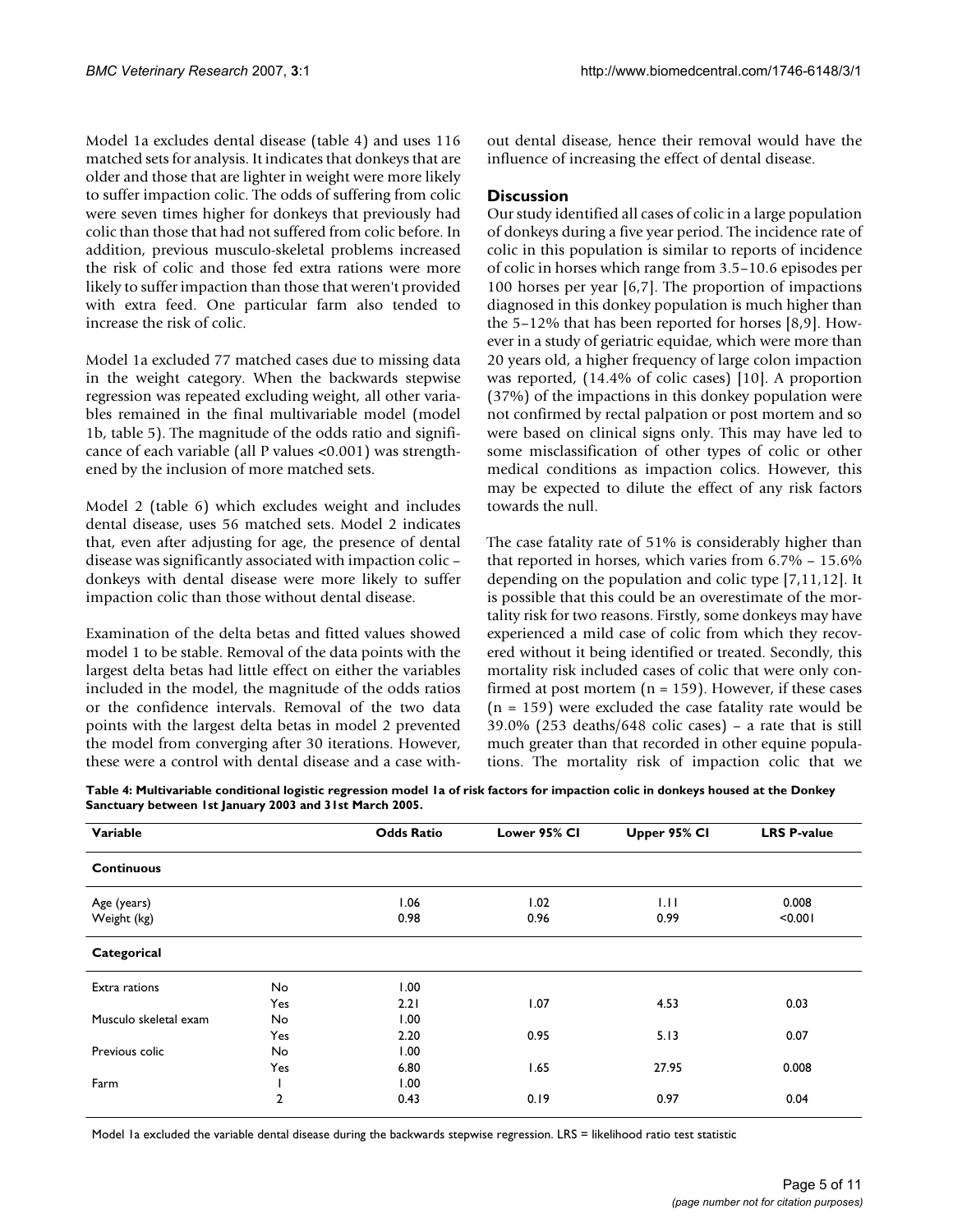| Variable              |                | <b>Odds Ratio</b> | Lower 95% CI | Upper 95% CI | <b>LRS P-value</b> |
|-----------------------|----------------|-------------------|--------------|--------------|--------------------|
| <b>Continuous</b>     |                |                   |              |              |                    |
| Age (years)           |                | 1.09              | 1.05         | 1.12         | < 0.001            |
| Categorical           |                |                   |              |              |                    |
| Extra rations         | No             | 1.00              |              |              |                    |
|                       | Yes            | 2.48              | 1.49         | 4.12         | < 0.001            |
| Musculo skeletal exam | No             | 1.00              |              |              |                    |
|                       | Yes            | 2.60              | 1.36         | 4.99         | 0.004              |
| Previous colic        | No             | 1.00              |              |              |                    |
|                       | Yes            | 8.81              | 2.66         | 29.2         | < 0.001            |
| Farm                  |                | 1.00              |              |              |                    |
|                       | $\overline{2}$ | 0.37              | 0.21         | 0.64         | < 0.001            |

**Table 5: Multivariable conditional logistic regression model 1b of risk factors for impaction colic in donkeys housed at the Donkey Sanctuary between 1st January 2003 and 31st March 2005.**

Model 1b excluded the variables dental disease and weight during the backwards stepwise regression. LRS = likelihood ratio test statistic

recorded in this donkey population was also high (51%) in comparison to other equids. For example, in a study of large colon impaction in horses, 95% of those that were treated medically and 58% of those treated surgically survived at least one year after the colic [13]. There are a number of reasons that might explain this difference. The age of the donkeys is likely to have a strong influence since this is a population of aged donkeys (mean age of 25 years) and those that did not survive were significantly older that those that recovered from the colic. A comparable study of aging equids (including less than 1% donkeys), which classed animals that were more than 20 years old to be geriatric (maximum age of 44 years), also recorded high mortality. They found that 47% of the colics (n =  $89/191$ ) resulted in death or euthanasia [10,14], however this was in a referred population where the severity of disease may be expected to be greater.

In our study the majority of donkeys that did not survive were euthanized, and it is likely that the decision for euthanasia also considered the health of other body systems. It is also possible that complications particularly associated with donkeys, such as hyperlipaemia, may have contributed to the higher case fatality rate. The case fatality rate in our study may also be high because surgery was rarely performed on the donkeys at the Donkey Sanctuary. In comparison surgery is performed more frequently on horses with an estimated 7% of colic cases requiring surgical management [8], although the number of surgical colics in older equids (more than 15 years old) may be significantly greater [8,15]. One study of a group of equids that were more than 20 years old noted that 36% of colics were treated surgically, of which 50% survived [10].

The duration of colic was longer than that in horses, where single episodes have been recorded to last for hours rather than days. For example, studies have noted that few horses (19%) showed colic signs for more than 12 hours [8], while others have recorded a maximum of 24 hours

**Table 6: Multivariable conditional logistic regression model 2 of risk factors for impaction colic in donkeys housed at the Donkey Sanctuary between 1st January 2003 and 31st March 2005.**

| Variable          |           | <b>Odds Ratio</b> | Lower 95% CI | Upper 95% CI | <b>LRS P-value</b> |
|-------------------|-----------|-------------------|--------------|--------------|--------------------|
| <b>Continuous</b> |           |                   |              |              |                    |
| Age (years)       |           | 1.09              | 1.00         | 1.182        | 0.03               |
| Categorical       |           |                   |              |              |                    |
| Dental disease    | No<br>Yes | 1.00<br>29.73     | 3.95         | 223.67       | < 0.001            |

Model 2 included the variables age, dental disease' farm and extra rations during the backwards stepwise regression. LRS = likelihood ratio test statistic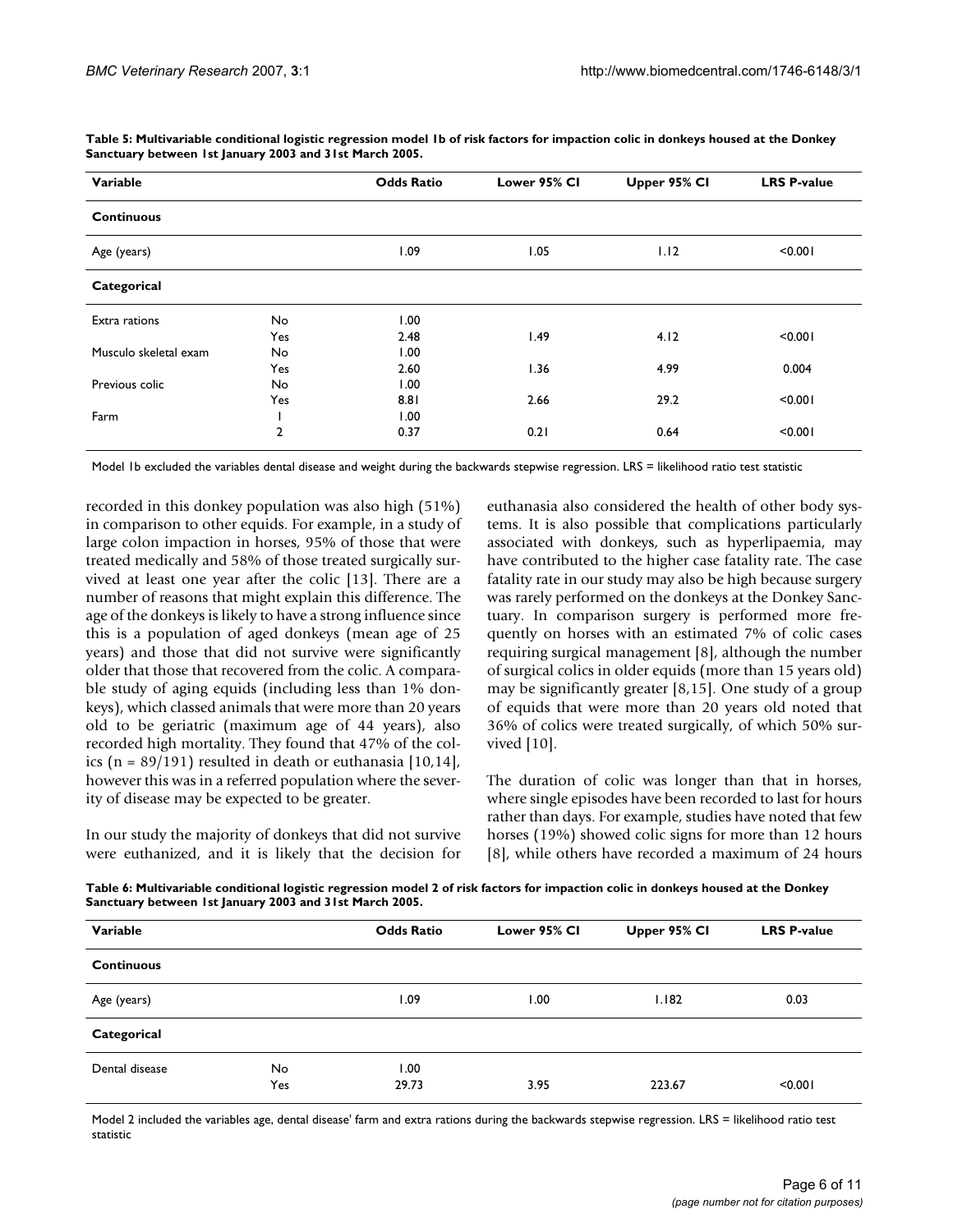[16]. However large colon impactions tend to be of longer duration. A study of 147 cases of large colon impaction in horses found that the mean duration of abdominal pain prior to referral was 32 hours and the duration of medical treatment required to solve the impaction was a mean of 2 days (range 1 to 6 days) [13]. The duration of colic that we recorded may also be related to diagnosis and treatment. Surgery is commonly used to solve colic episodes promptly in horses; however it was rarely used to manage colic in donkeys in this population.

Diagnosis of colic in donkeys can be more difficult than in horses because donkeys show few overt signs of abdominal pain and colic may not be identified until the donkey is in the terminal stages of the disease [3]. In horses, protracted clinical signs without treatment have a worse prognosis due to the greater likelihood of dehydration and necrosis or tearing of the intestinal wall [17,18]. The presenting clinical signs and treatment of impaction colic in donkeys, the treatments received and their relationship to the outcome of colic (recovered or death/ euthanasia) is the subject of ongoing research.

Our study demonstrated a seasonal pattern in the occurrence of impaction colic with peaks in autumn and troughs in the spring and early summer months. This result is consistent with a previous observation at the sanctuary, based on 12 months of data, that there was a higher monthly prevalence of colic in donkeys in October [2,3]. The peak in impaction colics in the autumn coincides with the change to winter housing which is associated with a change in diet and a decrease in exercise. These have been identified as risk factors for impaction colic [13,19-24]. The incidence of colic may also be seasonal in some horse populations and for some types of colic [6,8,11,16,25]. The timing of prevalence peaks vary between studies and the precise conditions predisposing this seasonal effect of colic are not well defined. It has been suggested that management factors related to certain times of year may be associated with colic, for example, changes in stabling, quantity of feed or amount of exercise [6,25]. One study noted a 12 month seasonal pattern in large colon impaction colic, where impactions peaked in the autumn and winter months and decreased in the spring with the lowest numbers in July and August [26]. These peaks coincided with times of management change or periods when horses were more likely to be intensively managed.

The retrospective case-control study identified several risk factors for impaction colic, although it was limited to variables that were routinely recorded in the database. Some of the variables that we identified as risk factors, in particular age, provision of concentrate feed and previous colic, have also been identified as risks in other equids [21,23,27]. Although some studies of the association between age and colic have produced conflicting views, many researchers have found that older equines are at increased risk of suffering colic [7,15].

Previous colic is frequently reported as a risk factor for future colic [21,23,27]. In this population donkeys were more likely to suffer impaction colic if they had suffered from colic of any type in the previous year. Other studies have noted similar results, for example, in one colic study, 43.5% of horses suffering from colic had suffered colic previously, 11% within one year [16]. Another study recorded a higher prevalence of colic than expected (32%) in horses following a case of large colon impaction [13]. The authors speculated that either colon dysfunction caused the original impaction and subsequently predisposed these horses to additional colic episodes, or that some permanent damage to the colon as a result of the impaction, was responsible. Others have also suggested that some horses are predisposed to colic due to a reduction in the density of neurons in the large colon and a thickening of caecal muscle which may increase the risk of recurrent colic from colon dysfunction [28,29].

Feed types have been identified as a cause of colic in equines, although the concentrate type, quantity and frequency of feeding require further investigation [4]. The donkeys in this study were given extra rations for a number of reasons; often concentrates were provided to underweight donkeys to improve their body condition or were given to donkeys with poor dentition, that as a result had difficulty eating forage. Although some studies in horses have found no association between colic and the type of concentrate [16,21], others have recorded that the amount of concentrate is a significant risk factor for colic [23,24]. One such study that tested increasing amounts of concentrate found that the odds of suffering from impaction colic were 6 times greater for horses being fed the greatest amount than for those that didn't receive any [23]. Importantly, a recent change in type or amount of concentrate fed is associated with increased risk [21-24]. For example one study noted that risk of colon obstruction increased in the 14 days after an increase in concentrate feeding [20]. Although weight is a significant risk factor for impaction colic in our model, we can conclude little without knowing the height or the body condition score of the animals, variables that were not recorded in the database.

Other factors i.e. farm, dental disease and musculo-skeletal problems are mentioned less frequently in the equine literature and are currently the subject of further investigation in this donkey population. Several possibilities exist for the apparent association between musculo-skeletal problems and suffering impaction colic. We hypothesize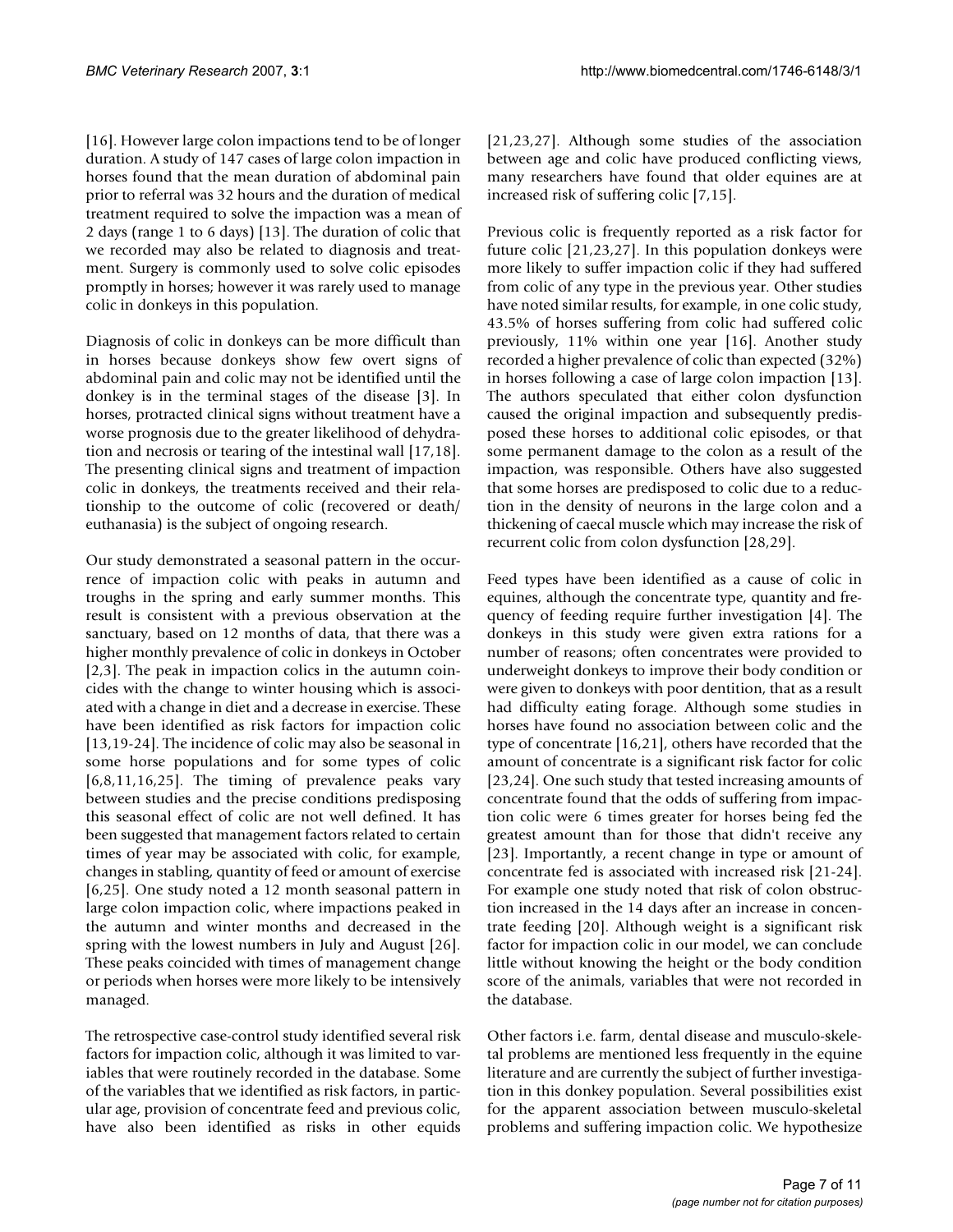that donkeys with musculo-skeletal problems may have reduced their amount of exercise, may have more difficulty walking to water sources and may be confined or are less able to access pasture. These changes could contribute to the development of impaction colic. Confinement or reduced ability to access pasture could result in feeding changes which interfere with normal intestinal motility as has been suggested in horses [24]. Adequate exercise may also be important in maintaining normal large intestine function. In a comparison of resting and exercised donkeys, digestibility of dry matter, crude protein and cellulose increased in exercised donkeys, although the effect was not significant [30]. However, a significant increase in digestibility of feed as a result of exercise has been reported in horses [19]. Probably more important are recent changes in the amount of regular exercise. In a study of 147 horses, that suffered large colon impaction, 79 experienced a change in routine within the 2 weeks prior to developing the impaction [13]. Of these 47 (54%) horses experienced exercise restriction by enforced stall confinement because of a musculo-skeletal injury. The remaining 46% were restricted to stalls following arthroscopic surgery or were hospitalised for reasons other than gastro-intestinal disease. Similarly, another study noted that the development of colonic obstruction in horses was associated with a decrease in amount of exercise and increased number of hours stabled in the previous two weeks [20]. Finally musculo-skeletal problems may affect a donkey's ability to access water frequently and studies have shown that water deprivation is associated with an increased risk of large colon impaction [31]. In studies about colic in general, horses that did not have a continuous supply of water outdoors were more than twice as likely to suffer colic than those with adequate water [27], while horses with additional water sources such as ponds as well as buckets, troughs or tanks were at decreased risk [7,22].

Our study suggests that there is a relationship between colic and dental disease since we found an increased frequency of dental disease in donkeys that died or were euthanized due to colic than in those that survived. Furthermore, the case-control study indicated that dental disease was significantly associated with impaction colic. A previous descriptive study in the same donkey population also suggested a link between dentition and colic because dental disease was present in 54% of the impacted donkeys, however no control animals were evaluated [2,3]. A more recent study of an aged population of equidae (20 years or older), which only included a very small number of donkeys (less than 1%) also suggested a link. The authors noted that severe premolar and molar arcade abnormalities were often found in the animals with large colon impaction, although no control animals were evaluated [10,14]. Other studies on younger horses have also

found a relationship, specifically poor dentition [31] or infrequent dental treatment [20] have been associated with large colon impaction or large colon obstruction respectively.

It has been suggested that dental disease can adversely affect the ability to adequately masticate feed for subsequent digestion and may result in long fibres entering the large colon, predisposing animals to intestinal tract obstruction [10]. These observations highlight the need for regular dental examinations. Indeed it has been suggested that most geriatric horses have some degree of dental disease including wave mouth, step mouth, excessive tooth wear and periodontal disease [14]. Although these authors found that 8% of the geriatric horses in their study population had dental disease, they suggest that the actual number with dental disease is likely to be much higher than determined from the records. This is because a thorough examination of the mouth would not have been performed on horses if they were admitted for a problem unrelated to the oral cavity.

In our study the farm was significantly associated with the occurrence of impaction colic. Of the ten farms included in the analysis one farm in particular was an increased risk for impaction colic. Farms differ in many ways, for example in management practices, number of care givers, feeding, housing and size of pasture. Identifying a specific cause is the subject of a prospective study.

## **Conclusion**

The results of this study confirm that colic affects the health and welfare in this aging population of donkeys in the south west of the UK and that both the incidence rate and the mortality risk are high compared to other equine populations. It reveals several risk factors for impaction colic some of which might be manipulated with the aim of reducing incidence of the disease, e.g.provision of concentrate feed or seasonal change in housing or access to pasture. It also highlights the importance of regular dental examinations as a preventive measure. Further prospective research aims to collect more detailed information about the risk factors for impaction colic in this population. For example, body condition scores, more detailed dental records or additional details of differences in farms may help us to assess the importance of risk factors that we were unable to explain in this retrospective analysis. In addition, further research about the disease in a large population of donkeys housed at private locations across the UK aims to determine the prevalence and risk factors for colic in a younger population of animals.

### **Methods**

This study used a retrospective analysis of a database designed and maintained by the Donkey Sanctuary. This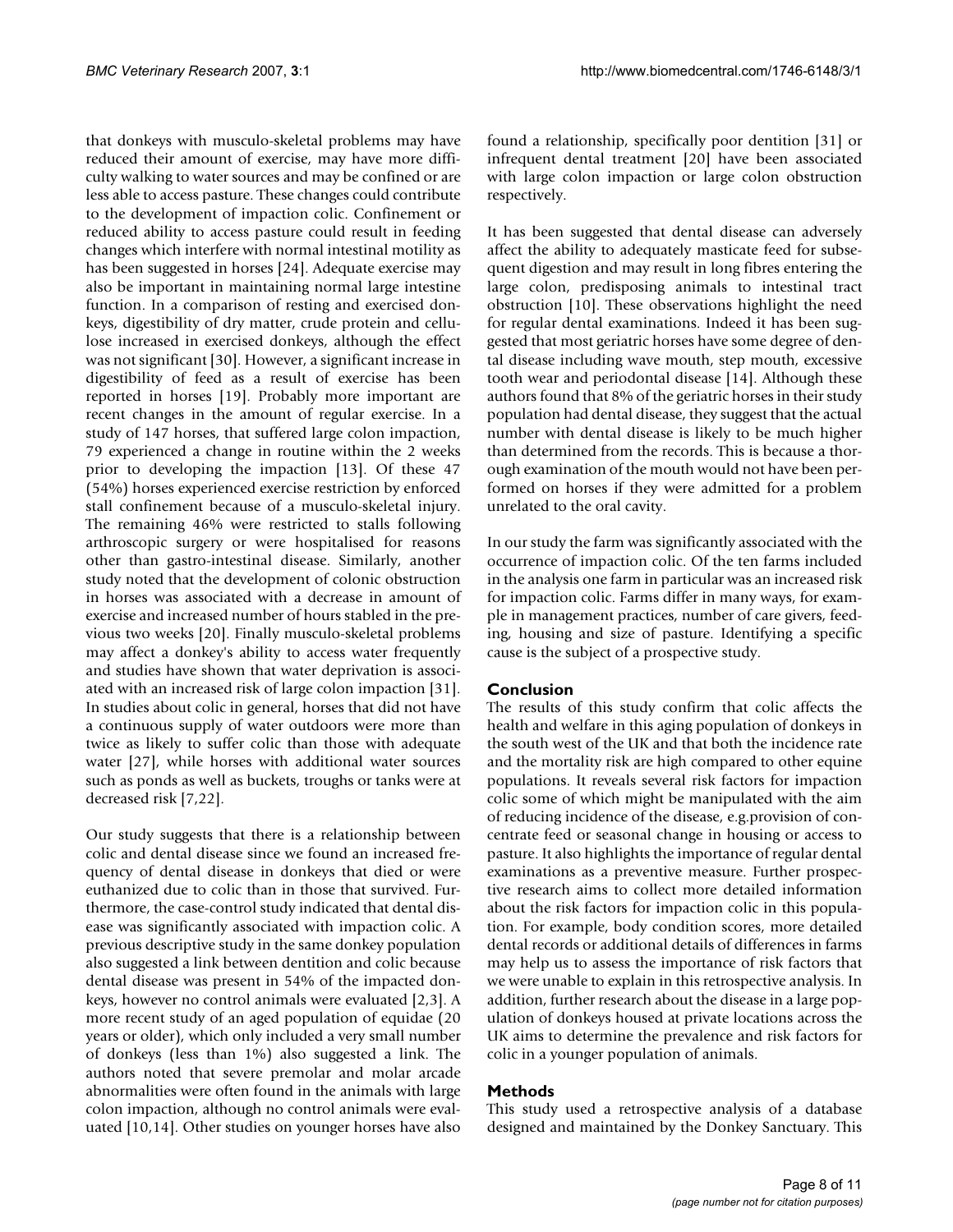database included identification, clinical and management records of all donkeys housed at ten farms owned and managed by the Donkey Sanctuary. Mules and ponies were excluded and donkeys not housed on sanctuary premises were also excluded.

#### *Identification of cases*

Records of all donkeys that had been entered into the database from 1st January 2000 to 31st March 2005 were reviewed in order to identify all cases of colic that occurred during this time. Cases of colic were defined as any donkey showing clinical signs of colic as diagnosed by one of the resident veterinarians at the Donkey Sanctuary. These cases were identified by searching a specific coded column for all cases of colic categorised according to the veterinary diagnosis as surgical, impaction, spasmodic or undefined. In addition, to identify any cases entered under other categories, a search for text words was performed. This searched for all words and abbreviated words associated with the colic in transcribed text entered by the veterinarian at the time of examination (e.g. colic, abdomen, impacted, impaction). In addition all post mortem results were searched in a similar way to identify donkeys that died or were euthanized due to colic and to confirm diagnosis. A new episode of colic was defined as one when the donkey had been free from colic for the previous 14 days.

Impaction colic cases were diagnosed as the cause of colic either by rectal examination, post mortem examination or by the presenting clinical signs; mild to moderate colic, reduced faecal output, dried faecal material, and elimination of other causes of colic. The site of impaction colic was classified according to the following categories: pelvic flexure, large colon, small colon or rectum, caecum, small intestine or unidentified.

Information about each donkey that suffered colic was noted including age, gender, farm and the presence or absence of dental disease (at least one of the following features: missing teeth, shear, wave, step, undershot, overshot or diastema). Duration of colic was measured from the first examination until the date that the donkey recovered. When the exact date was not specified we recorded the last date on which the colic was mentioned and therefore recorded the minimum length of that colic episode.

#### *Retrospective matched case-control study*

A retrospective matched case-control study was conducted using all cases of impaction colic recorded in the Donkey Sanctuary database between January 1st 2003 and March 31st 2005. We restricted the analysis to this time period because accurate dental records by a full time equine dental technician began in 2003. Each case was matched with two control animals that were housed at the sanctuary in the same month. Cases of impaction colic were identified as described above. Controls were defined as any donkey housed at the sanctuary during the same month as the case animal and which had not had colic in the previous 14 days. In this way the controls were matched on time. To select controls all donkeys on the premises in the month of the colic were ordered according to the individual donkey identification number. Two controls were selected for each case using random number generation in Microsoft Excel (Microsoft Office Excel 2003, Microsoft Corporation, USA). Information about each case and control was extracted from the database. Potential risk factors that were examined are shown in table 7.

### *Data analysis*

The number and types of colic that occurred during the study period were summed. Incidence rate was calculated as the number of new episodes of colic per 100 donkeys

| Table 7: Variables included in the matched case-control univariable analysis. |  |
|-------------------------------------------------------------------------------|--|
|-------------------------------------------------------------------------------|--|

| Variable                                                                                                                                                                    | <b>Description</b>                                                                                                                                                                                                                                              |
|-----------------------------------------------------------------------------------------------------------------------------------------------------------------------------|-----------------------------------------------------------------------------------------------------------------------------------------------------------------------------------------------------------------------------------------------------------------|
| Age                                                                                                                                                                         | Years                                                                                                                                                                                                                                                           |
| Gender                                                                                                                                                                      | Male/female                                                                                                                                                                                                                                                     |
| Weight                                                                                                                                                                      | Кg                                                                                                                                                                                                                                                              |
| Farm                                                                                                                                                                        | 10 different farms in the south west of England were included in the analysis.                                                                                                                                                                                  |
| Extra rations                                                                                                                                                               | Donkey was fed concentrate feed in addition to forage at the time of the<br>impaction colic.                                                                                                                                                                    |
| Previous colic                                                                                                                                                              | Donkey suffered from colic in the 12 months prior to the impaction colic case.                                                                                                                                                                                  |
| Dental disease                                                                                                                                                              | Donkey had at least one of the following dental problems recorded in the 6<br>months prior to the impaction colic date: missing teeth, shear, wave, step,<br>undershot, overshot or diastema.                                                                   |
| Routine treatments: farriery, vaccination, antiparasiticide,<br>anthelmintic.                                                                                               | Donkey had routine treatment in the month prior to impaction colic case date.<br>Each category was tested separately in the univariable analysis.                                                                                                               |
| Medical examinations: behavioural, biochemical, dermatalogical,<br>digestive, haematological, musculo-skeletal, non-specific,<br>opthalmalogical, respiratory, uro-genital. | Donkey had a medical examination for another disease in the 6 months prior to<br>the impaction colic case date. Medical examinations were categorised by Donkey<br>Sanctuary veterinarians. Each category was tested separately in the univariable<br>analysis. |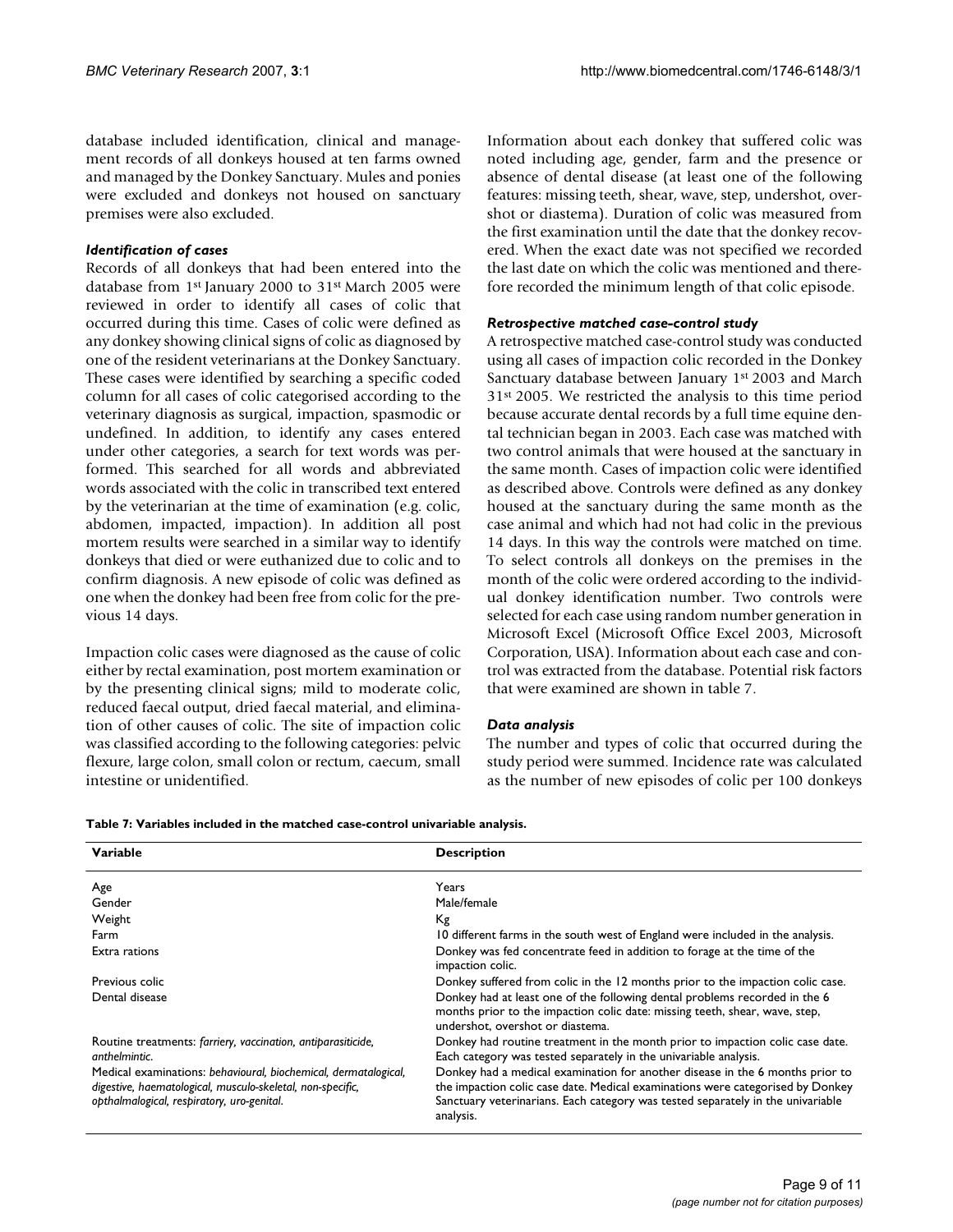per year at risk. Multiple episodes in one donkey were included in this calculation since the aim was to estimate incidence rate of colic events; a new episode was recorded when the donkey had been free from colic in the previous 14 days. Denominator data were obtained by summing the number of donkey years at risk over the 63 month period.

T-tests were used to compare the age of donkeys that died from colic with those that recovered and to compare the age of those with dental disease to those without dental disease. The variable age was normally distributed.

To examine any seasonality in the occurrence of colic, the proportion of impaction colic cases (number of new episodes/total number of donkeys at risk) in each of the 63 months under investigation were recorded. Our a priori hypothesis based on previous work [2], was that there would be a seasonal component to colic with an autumn peak. To highlight any seasonal effects the raw data were smoothed using a 3 month moving average [32]. To further explore seasonality we used a binomial response regression model. The model incorporated cycles at both 12 and 6 month frequencies with sin12 and cos12 sinusoidal components representing seasonality in the form of a cycle with 12-month frequency and sin6 and cos6 representing 6-month cycles.

Analysis of the case-control study used conditional logistic regression methods using maximum likelihood estimation for both univariable and multivariable analyses, which take into account the matched design. Variables with  $P < 0.2$  in the univariable analysis were considered for inclusion in the multivariable model. A backward stepwise elimination approach was used, in which all variables were initially included and then variables with P > 0.1 were sequentially removed if there was no significant influence on the fit of the model which was assessed by the change in deviance. It was not possible to fit all data into one multivariable model due to missing data in the dental disease and weight categories, we therefore present two models. Model 1 includes all variables except dental disease. Model 2 was built using all variables that could be included with dental disease, i.e. age, extra rations and farm. Evidence of confounding effects was examined for all variables in the final models. Each potentially confounding variable was added one at a time to the final model and the effect on the remaining variable's status in the model was assessed. None of the variables had a significant effect on others in the model (the odds ratio of each variable did not change by more than 25% when the variable was included) and therefore were excluded from the model. Interaction terms were tested between all biologically plausible sets of terms by including interactions in the model one at a time to assess their effect on the fit of the model. Any interaction term where  $P > 0.1$  was excluded from the final model. The fit and stability the model was assessed by examining the delta-betas [33].

Conditional logistic regression analysis was conducted in EGRET (Egret for Windows 2.0, Cytel Software Corporation, 1999). All other analyses were conducted in SPSS version 12 (SPSS Inc 2003).

#### **Authors' contributions**

RC participated in design of the study, carried out descriptive and statistical analysis and drafted the manuscript. CJP provided guidance and advice on aspects of analysis and writing. AFT oversaw project design and approved the final manuscript. FB managed and developed the use of the database and contributed to interpretation of data. GLP conceived of the study, participated in design and analysis and provided guidance in manuscript writing.

#### **Acknowledgements**

This work was supported by a research grant from the Donkey Sanctuary. We gratefully acknowledge the Donkey Sanctuary staff for provision of the clinical database. We also acknowledge Helen Clough (Liverpool University Epidemiology Group) for advice about statistical analysis and John C. Davies (Liverpool University Computing Services) for assistance with database management and analysis.

#### **References**

- 1. Sanctuary TD: **The Donkey Sanctuary Working WorldWide.** [[http://www.thedonkeysanctuary.org.uk/site/1/](http://www.thedonkeysanctuary.org.uk/site/1/Working_Worldwide.html) Working Worldwide.html].
- 2. Duffield HF, Bell N, Henson FMD: **Factors associated with impactive colic in the donkey: 14-16 July; Manchester, UK.** Edited by: BEVA . Equine Veterinary Journal Ltd; 2002:122.
- 3. Duffield HF, Bell N, Henson FMD: **The common presenting signs** and causes of colic in the donkey: 11-14 September; Glas-<br>gow, UK. Edited by: BEVA . Equine Veterinary Journal Ltd; Edited by: BEVA . Equine Veterinary Journal Ltd; 2002:214.
- 4. Archer DC, Proudman CJ: **[Epidemiological clues to preventing](http://www.ncbi.nlm.nih.gov/entrez/query.fcgi?cmd=Retrieve&db=PubMed&dopt=Abstract&list_uids=15939639) [colic.](http://www.ncbi.nlm.nih.gov/entrez/query.fcgi?cmd=Retrieve&db=PubMed&dopt=Abstract&list_uids=15939639)** *Vet J* 2006, **172(1):**29-39.
- 5. Crane M: **Medical.** In *The Professional Handbook of the Donkey* 3rd edition. Edited by: Svendsen ED. London , Whittet Books Ltd; 1997:19-35.
- 6. Hillyer MH, Taylor FGR, French NP: **[A cross-sectional study of](http://www.ncbi.nlm.nih.gov/entrez/query.fcgi?cmd=Retrieve&db=PubMed&dopt=Abstract&list_uids=11469771) [colic in horses on thoroughbred training premises in the](http://www.ncbi.nlm.nih.gov/entrez/query.fcgi?cmd=Retrieve&db=PubMed&dopt=Abstract&list_uids=11469771) [British Isles in 1997.](http://www.ncbi.nlm.nih.gov/entrez/query.fcgi?cmd=Retrieve&db=PubMed&dopt=Abstract&list_uids=11469771)** *Equine Vet J* 2001, **33(4):**380-385.
- 7. Kaneene JB, Miller R, Ross WA, Gallagher K, Marteniuk J, Rook J: **[Risk factors for colic in the Michigan \(USA\) equine popula](http://www.ncbi.nlm.nih.gov/entrez/query.fcgi?cmd=Retrieve&db=PubMed&dopt=Abstract&list_uids=9234409)[tion.](http://www.ncbi.nlm.nih.gov/entrez/query.fcgi?cmd=Retrieve&db=PubMed&dopt=Abstract&list_uids=9234409)** *Prev Vet Med* 1997, **30:**23-36.
- 8. Proudman C|: A two year, prospective survey of equine colic **in general practice.** *Equine Vet J* 1991, **24(2):**90-93.
- 9. Mair MS, Mellor D: **[Lessons learned from the BEVA EBM colic](http://www.ncbi.nlm.nih.gov/entrez/query.fcgi?cmd=Retrieve&db=PubMed&dopt=Abstract&list_uids=16035993) [project.: 14-17 September; Harrogate, UK.](http://www.ncbi.nlm.nih.gov/entrez/query.fcgi?cmd=Retrieve&db=PubMed&dopt=Abstract&list_uids=16035993)** Edited by: Abeyasekere LA, Knottenbelt DC, Slater JD. Equine Veterinary Journal Ltd; 2005:51.
- 10. Brosnahan MM, Paradis MR: **[Demographic and clinical charac](http://www.ncbi.nlm.nih.gov/entrez/query.fcgi?cmd=Retrieve&db=PubMed&dopt=Abstract&list_uids=12839071)[teristics of geriatric horses: 467 cases \(1989-1999\).](http://www.ncbi.nlm.nih.gov/entrez/query.fcgi?cmd=Retrieve&db=PubMed&dopt=Abstract&list_uids=12839071)** *J Am Vet Med Assoc* 2003, **223(1):**93-98.
- 11. Tinker MK, White NA, Lessard P, Thatcher CD, Pelzer KD, Davis B, Carmel DK: **[Prospective study of equine colic incidence and](http://www.ncbi.nlm.nih.gov/entrez/query.fcgi?cmd=Retrieve&db=PubMed&dopt=Abstract&list_uids=9413717) [mortality.](http://www.ncbi.nlm.nih.gov/entrez/query.fcgi?cmd=Retrieve&db=PubMed&dopt=Abstract&list_uids=9413717)** *Equine Vet J* 1997, **29(6):**448-453.
- 12. Mair MS: **BEVA evidence-based medicine colic survey.: 15-18 September; Birmingham.** Edited by: Abeyasekere LA, Barr FJ. Equine Veterinary Journal Ltd; 2004:58-59.
- 13. Dabareiner RM, White NA: **[Large colon impaction in horses:](http://www.ncbi.nlm.nih.gov/entrez/query.fcgi?cmd=Retrieve&db=PubMed&dopt=Abstract&list_uids=7744691) [147 cases \(1985-1991\).](http://www.ncbi.nlm.nih.gov/entrez/query.fcgi?cmd=Retrieve&db=PubMed&dopt=Abstract&list_uids=7744691)** *J Am Vet Med Assoc* 1995, **206(5):**679-685.